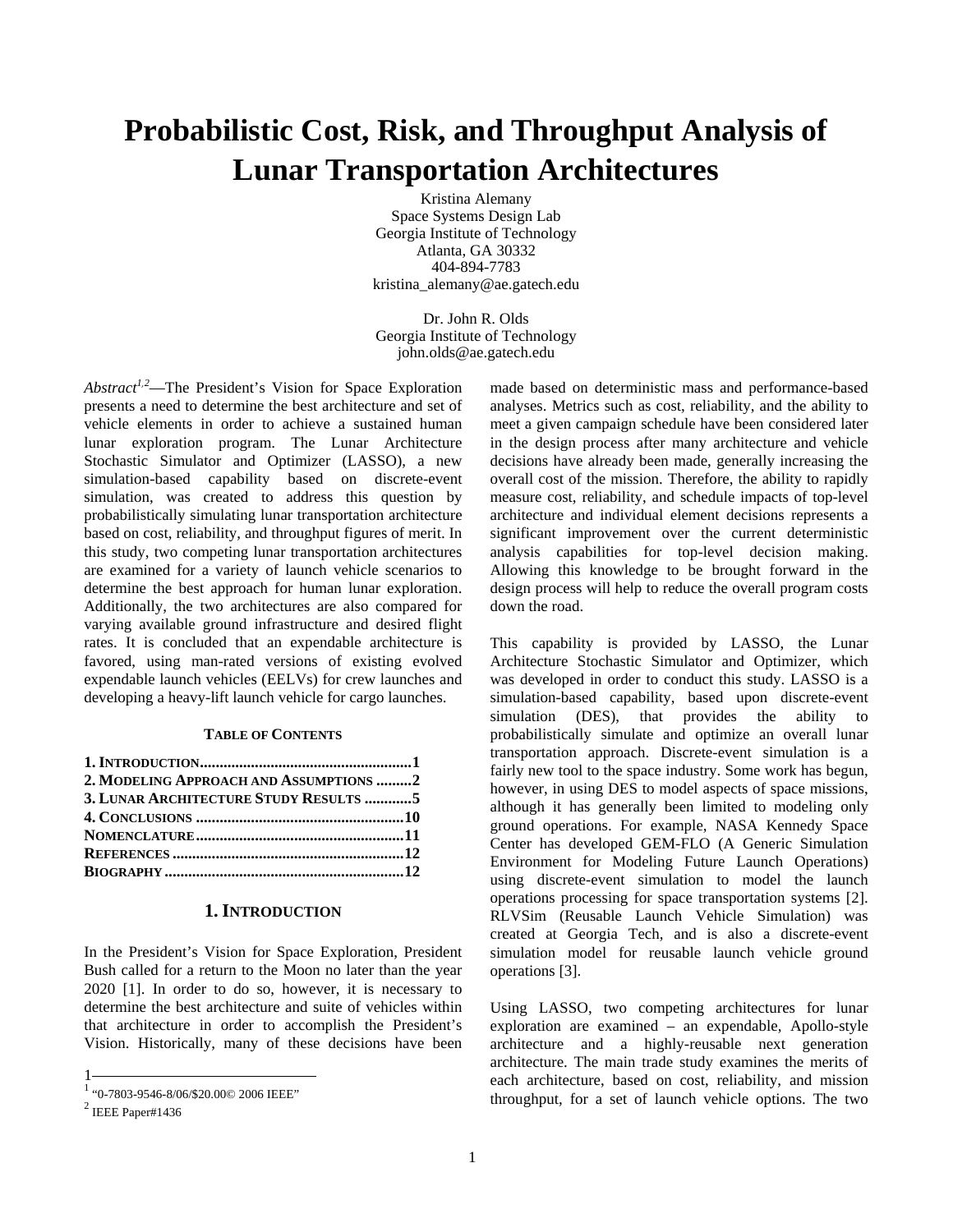architectures are also compared against each other as a function of varying flight rates. Based on the architectures considered in this study, some conclusions are drawn as to the better architecture choice for the planned lunar transportation missions.

This paper begins with a brief overview of the tool and methodology used to conduct the lunar architecture trade study. It is followed by a description of each architecture and the key assumptions made. Finally, the results of the architecture study are presented along with conclusions as to the preferred architecture choice for lunar exploration.

## **2. MODELING APPROACH AND ASSUMPTIONS**

#### *Modeling Approach*

The two architectures under consideration were simulated using LASSO, which integrates three existing software programs to model, analyze and optimize lunar exploration architectures: Rockwell Software's Arena, Microsoft Excel, and Phoenix Integration's ModelCenter®. A database of flight elements for each architecture is available in Excel, and includes launch vehicles, in-space propulsive stages, lunar landers, and crew exploration vehicles (CEVs). For each element, Excel contains pertinent metrics such as gross mass, propellant mass, payload capacity, cost, reliability, and cycle times. The elements contained in the database are a combination of existing flight elements and conceptual designs.

Arena, a discrete-event simulation package, is then used to create full end-to-end models of each architecture, including manufacturing of all the necessary transportation elements, payload and launch vehicle integration, launch, in-space propulsive segments, Earth re-entry, and turn-around processes for any reusable elements. Finally, the Arena models, along with the Excel database, are integrated into ModelCenter, to allow for design space exploration and optimization, as well as to facilitate parametric studies, as will be presented in this study.

For more information on LASSO, consult references [4] and [5].

#### *Lunar Architecture Concepts*

Each architecture modeled in this study has some common mission assumptions, as outlined below:

- Orbit characteristics:
	- o LEO rendezvous orbit =  $400 \text{ km} \times 28.5^{\circ}$
	- o LLO rendezvous orbit =  $100 \text{ km} \times 90^{\circ}$
- Trajectory:
	- o Time of Flight (LEO to LLO) =  $3.5$  days
	- o TLI Delta-V =  $3100 \text{ m/s}$
	- $O$  LOI/TEI Delta-V = 840 m/s
- Lunar mission specifications:
	- o Number of crew  $= 4$
	- $\circ$  Time on lunar surface = 4 days
	- o Payload to lunar surface  $= 500 \text{ kg}$
	- o Payload from lunar surface  $= 100 \text{ kg}$

The expendable architecture, shown in Figure 1, consists of all expendable elements, as its name suggests. All the cargo elements are first launched into low Earth orbit on one or more cargo launch vehicles, depending on the payload capacity of the launch vehicle chosen. The crew is then launched in the CEV, along with the TEI stage, on a man-



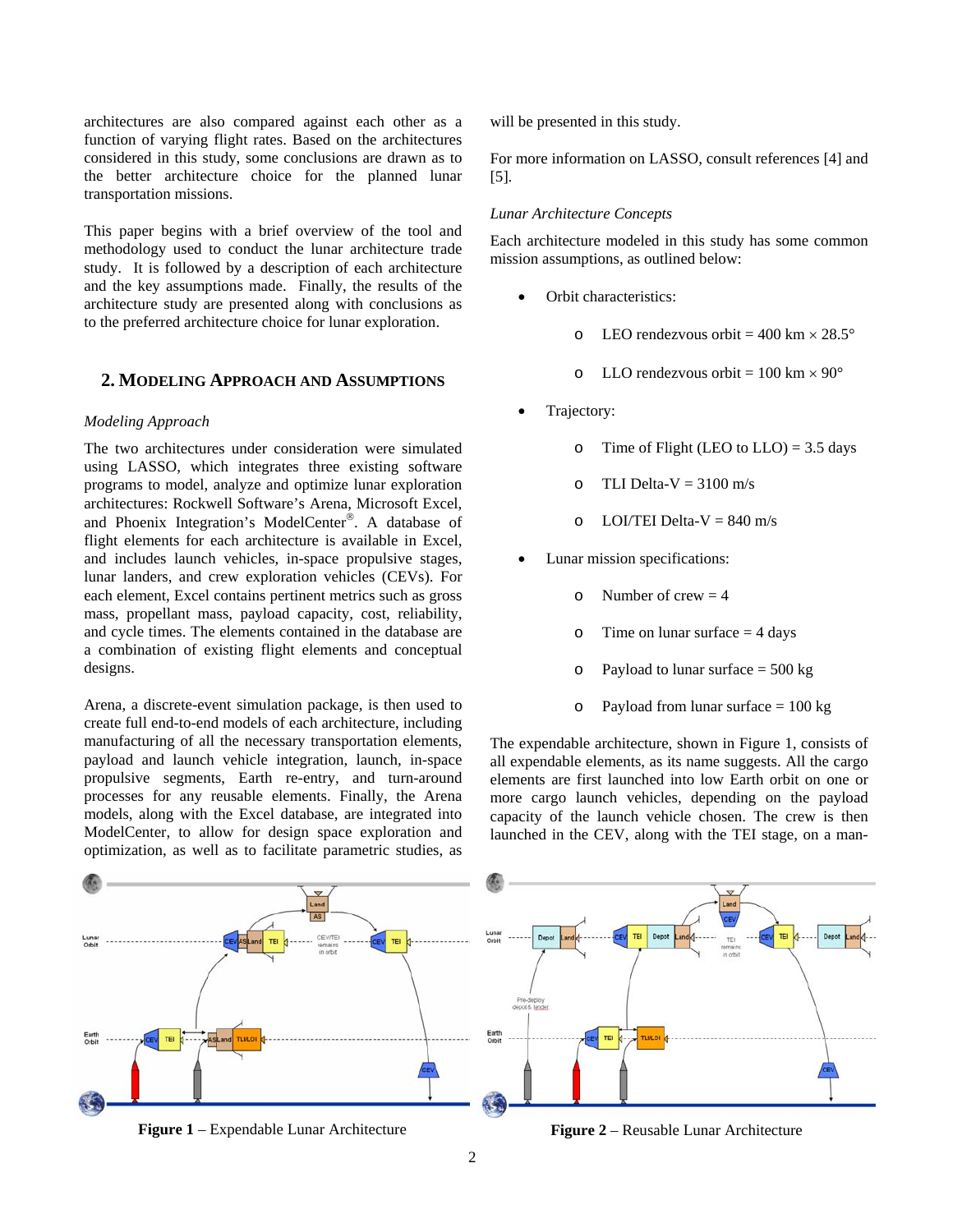rated launch vehicle. All of these elements dock in Earth orbit, before beginning their transit to the Moon. Once in lunar orbit, the lunar lander ferries the crew to the lunar surface, while the CEV and TEI remain in lunar orbit. The chosen lander has a built-in habitat in the ascent stage, but if another surface habitat is desired, it would have to be predeployed. The lander descent stage remains on the lunar surface, while the ascent stage then launches the crew back to lunar orbit, where it docks with the CEV and TEI. The crew transfers to the CEV, which travels back to Earth for a direct entry to the surface.

The major difference in the reusable architecture, shown in Figure, is the use of a reusable lunar lander and propellant depot in lunar orbit. Again, the cargo launches first on one or more launch vehicles, followed by the crew in the CEV, along with the TEI stage. The propellant depot and lander are pre-deployed along with a surface habitat if desired. At the beginning of the simulation, an empty depot is assumed to already be located lunar orbit, and the lander is launched fully fueled before the first human lunar mission. Once the CEV/TEI and TLI have launched, they dock in Earth orbit and travel to the moon as a single stack. Upon arriving in lunar orbit, the lander ferries the CEV to the surface (the reusable lander does not have a built-in habitat), while the TEI remains in lunar orbit. Upon completion of the lunar mission, the lander launches the CEV back to lunar orbit, where it docks with the TEI for Earth-return. The lander refuels from the propellant depot and remains in lunar orbit until the next lunar mission is launched. The lander must be

periodically replaced when it lifetime expires. Additionally, dedicated propellant launches to lunar orbit are required to periodically refill the depot with propellant.

#### *Modeling Assumptions*

Several key assumptions were made in the modeling of these architectures. Most importantly, the LASSO architecture models model only the transportation-related elements along with their associated costs. This includes associated processes such as manufacturing, integration with the launch vehicle, and in-space segments, as well as costs such as DDTE, production, and operations. The transportation aspect of the lunar exploration program, however, comprises only a portion of the overall life-cycle cost of an actual program. In addition to the transportation elements, there are also costs associated with science payloads, technology development, precursor missions, etc.

Additionally, the user can input the number of ground facilities available, such as vehicle manufacturing facilities, integration facilities, and launch pads. The cost of building these facilities, however, is also beyond the scope of the Arena models. Therefore, the total cost reported by Arena can not be taken as the actual total cost of a lunar program.

Additional assumptions are made about the choice of launch vehicles. For a given architecture simulation, the user has a choice of three different launch vehicles: one each for crew, cargo, and propellant. The propellant launch vehicle is used in the reusable architecture to launch propellant to the lunar

| Input                     | <b>Baseline</b>     | <b>Description</b>                                                      |
|---------------------------|---------------------|-------------------------------------------------------------------------|
| Missions per Year         | 2                   | Number of scheduled lunar missions per year (can be a fractional        |
|                           |                     | value).                                                                 |
| <b>Program Duration</b>   | 10                  | Number of years in lunar program (starting with first mission launch).  |
| Vehicle Indices           |                     | Index number corresponding to an entry in the database for each         |
|                           |                     | element type (CEV, TLI, Lander, TEI, LV crew, LV cargo, and LV          |
|                           |                     | propellant).                                                            |
| <b>Integration Time</b>   | 28 days             | Expected time for payload integration with launch vehicle.              |
| Pad Time                  | 14 days             | Expected time for payload/launch vehicle stack to spend on launch pad   |
|                           |                     | prior to launch.                                                        |
| Pad TAT                   | 14 days             | Expected turn-around time of launch pad.                                |
| <b>Investigation Time</b> | 365 days            | Expected length of stand down time resulting from loss of crew event.   |
| Manufacturing             |                     | Number of a particular element that can be built at one time (one       |
| Capacities                |                     | variable each for CEV, TLI, TEI, and lander).                           |
| Integration               |                     | Number of launch vehicles that can be integrated with their payloads at |
| Capacities                |                     | a given time (one variable each for crew, cargo, and propellant).       |
| Launch Pads               |                     | Number of launch pads available to that particular launch vehicle (one  |
|                           |                     | each for crew, cargo, and propellant).                                  |
| Depot Capacity            | $50,000 \text{ kg}$ | Propellant capacity of propellant depot (if applicable).                |

**Table 1**. Inputs to Arena Lunar Architecture Models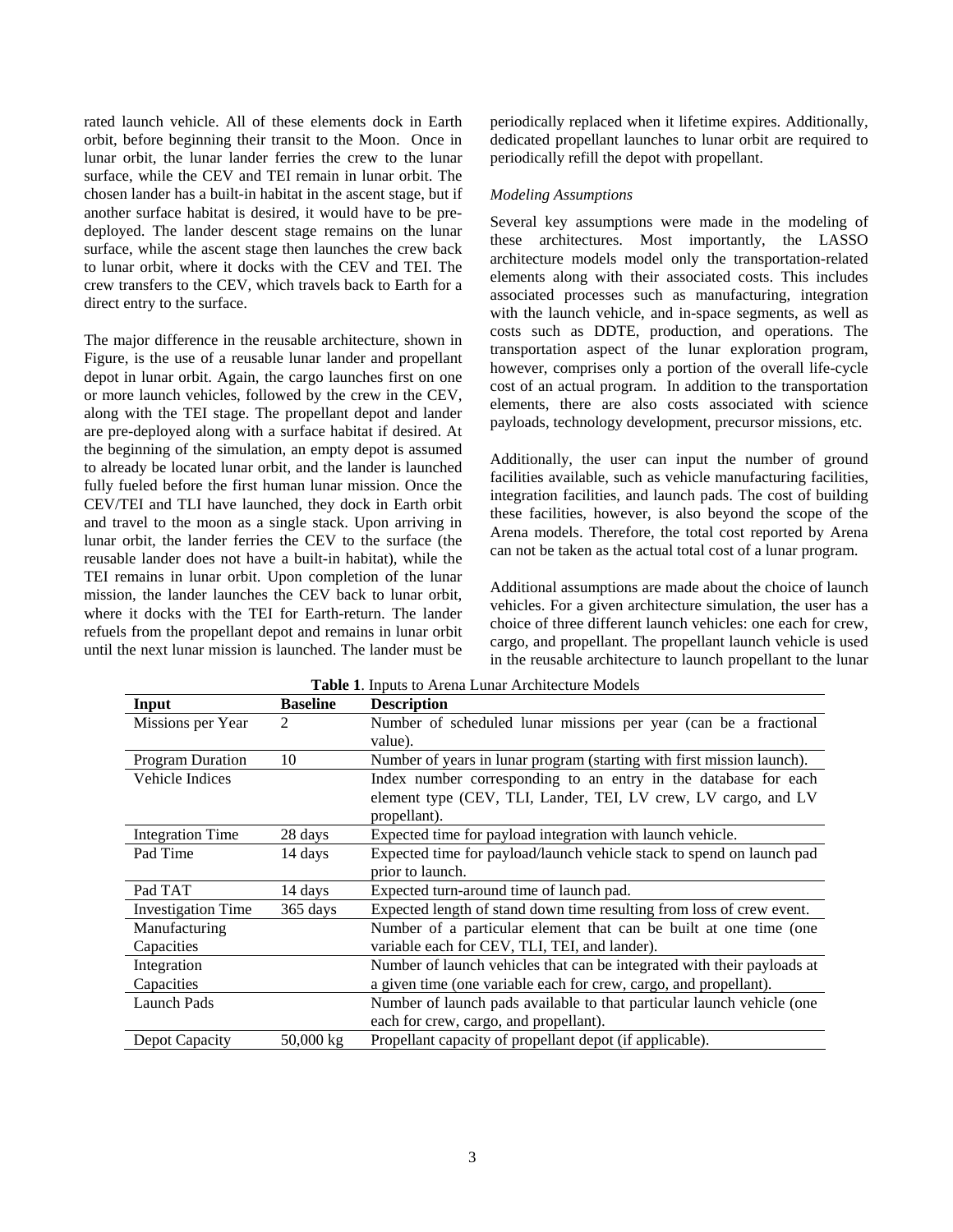propellant depot. Additionally, if a propulsive stage is too heavy to launch fully fueled, it is assumed that it can be launched empty or partially fueled, and a dedicated propellant launch will be responsible for on-orbit propellant transfer to that stage. Therefore it is assumed that the technology for on-orbit propellant transfer exists at the time of the lunar missions. Each type of launch vehicle has a set of dedicated facilities (payload integration and launch pads). The launches always occur in the following order: cargo, propellant (if necessary), and crew. The crew do not launch until all other elements have successfully reached Earth orbit. If a cargo or crew launch is unsuccessful, that particular mission is cancelled. If a propellant launch, fails, however, another is launched to replace it.

Finally, each event during the lunar mission has some probability of failure associated with it. When there is no abort option, or the abort is unsuccessful, a loss of crew event occurs. A stand down time then results, and all missions scheduled to launch during that time period are cancelled.

#### *Inputs and Outputs*

The important inputs to the simulation are presented in Table 1, along with the baseline values used for this study. In addition to those listed below, each of the vehicles chosen has its own relevant variables, such as weight, cost, and turn-around time (for reusable elements). Each of the cost and time variables has a triangular distribution assigned to it within Arena, in order to account for the uncertainly in the given value.

Because the inputs to the simulation are probabilistic, the Arena models must be repeated numerous times in order to generate output distributions on the figures of merit. Arena samples values from the input distributions, similar to a Monte Carlo simulation, and outputs cumulative distribution functions (CDFs) for each output variable. The number of replications was limited to one hundred for each case due to the long run times required in Arena. For the results presented in this study, 90% confidence values were used. The key figures of merit are listed below, and they encompass the three primary areas of interest: cost, reliability, and mission throughput:

- *Life cycle cost* Total transportation-related program cost (includes DDTE, production, fixed and variable operations, launch, and propellant).
- *Cost per mission* Life cycle cost divided by the number of missions launched.
- *Loss of crew* Probability per mission that a loss of crew event occurs (number of loss of crew events divided by number of launched missions).
- *Loss of mission* Probability per mission that a loss of mission event occurs (includes loss of crew events).
- *Mission capture %* Percent of scheduled missions that are launched during the program duration.
- *Launch delay time* Average time between scheduled launch date and actual launch date of a particular mission.
- *Time in LEO* Average time between first and last launch for a particular mission. Used to determine the longest amount of time a particular element must spend in LEO.
- *Bottleneck statistics* Average waiting time in queues (manufacturing, integration, launch pads, turn-around processes). Used to determine the limiting ground infrastructure.

These figures of merit comprise an overall evaluation criterion (OEC) which is used to evaluate the overall merit of each architecture being examined.

#### *Launch Vehicle Trade Study Scenarios*

In the first part of the study, four different launch scenarios (each with several subcategories) are examined for each architecture, in addition to a baseline case. These were chosen to be representative of the launch options that had been under consideration for human lunar exploration. All of these launch scenarios assume that any dedicated propellant launches are carried out using the same launch vehicle as the cargo launches. Table 2 summarizes the various launch options examined in this study.

In addition to the launch vehicle combinations, several ground infrastructure scenarios are examined for each case, as listed below:

- Infrastructure Scenario #1: Unlimited ground infrastructure.
- Infrastructure Scenario #2: Limited launch infrastructure; unlimited manufacturing capacity.
- Infrastructure Scenario #3: Limited launch infrastructure and manufacturing capacity.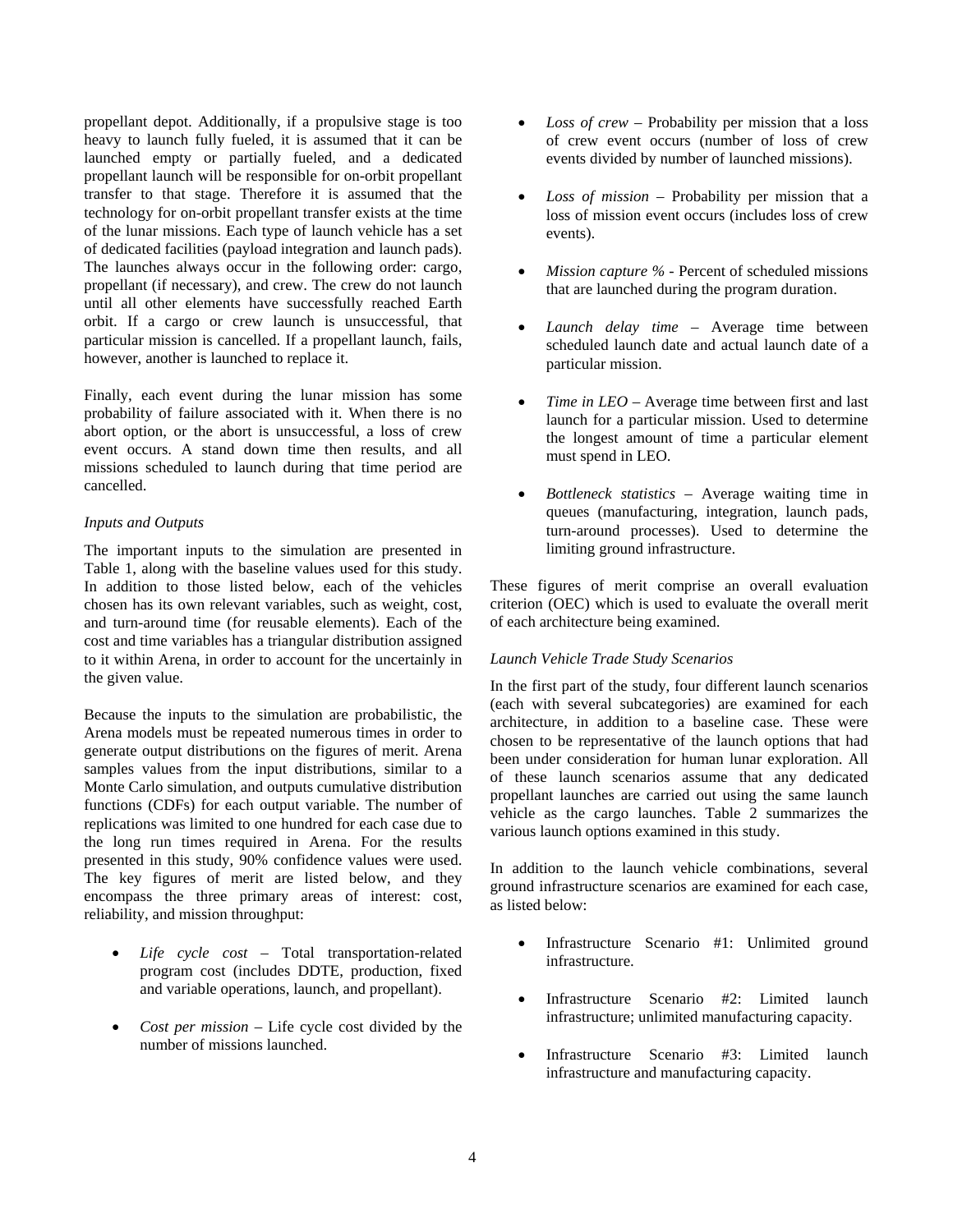|                | <b>Scenario</b>       |                  |                   |
|----------------|-----------------------|------------------|-------------------|
|                |                       | Payload          | Payload           |
|                | <b>Baseline</b>       | $23 \text{ mt}$  | 100 <sub>mt</sub> |
| 1a(A)          | <b>Existing EELVs</b> | 10 <sub>mt</sub> | 19 <sub>mt</sub>  |
| 1a(D)          | <b>Existing EELVs</b> | 9 mt             | $23 \text{ mt}$   |
| 1b(A)          | <b>Existing EELVs</b> | 19 <sub>mt</sub> | 19 <sub>mt</sub>  |
| 1b(D)          | <b>Existing EELVs</b> | $23 \text{ mt}$  | $23 \text{ mt}$   |
| 2a(A)          | <b>Evolved EELVs</b>  | 19 <sub>mt</sub> | 40 <sub>mt</sub>  |
| 2a(D)          | <b>Evolved EELVs</b>  | $23 \text{ mt}$  | 40 <sub>mt</sub>  |
| 2b(A)          | <b>Evolved EELVs</b>  | 19 <sub>mt</sub> | 70 <sub>mt</sub>  |
| 2b(D)          | <b>Evolved EELVs</b>  | $23 \text{ mt}$  | 40 <sub>mt</sub>  |
| 3a             | <b>HLVs</b>           | $35 \text{ mt}$  | 100 <sub>mt</sub> |
| 3 <sub>b</sub> | <b>HLVs</b>           | 35 mt            | 140 mt            |
| 4a             | Shuttle-Derived       | 20 <sub>mt</sub> | 77 mt             |
| 4b             | Shuttle-Derived       | 34 mt            | 77 mt             |

**Table 2.** Performance of launch vehicles examined for trade study  $(A = A_t \log_2 D_t - D_t \log_2 n)$ 

First, unlimited ground infrastructure will be considered such that the mission capture rate will be 100%, and the launch delay time and the time of elements in LEO will be essentially zero (assuming that launches occur at the same time). Unlimited ground infrastructure will enable comparison between the various launch scenarios based solely on cost and reliability. Next, a limited set of launch infrastructure will be used, with unlimited manufacturing capacities. This scenario assumes that the companies responsible for manufacturing each element will be able to upgrade their facilities as necessitated by the demand. Using this scenario, the various launch scenarios can be compared based on scheduling metrics: mission capture percentage, launch delay time, and time in LEO. Finally, the last scenario will examine both limited launch and manufacturing capacities, also to compare launch options based on the scheduling metrics. From this scenario, the limiting capacity in the system can be determined by examining the bottleneck statistics.

#### **3. LUNAR ARCHITECTURE STUDY RESULTS**

For this study, a baseline set of vehicle elements is used, with only the choice of launch vehicles being varied, as listed in Table 2.

*Expendable Architecture*—First, the expendable architecture is examined. Figure 3 (see Appendix for all subsequent figures) plots the life-cycle cost for each launch scenario based on the unlimited ground infrastructure scenario. As can be seen, life-cycle cost ranges from approximately \$53 to \$72 billion for 20 lunar missions in a ten-year period, with cost per mission ranging from \$2.9 to \$3.9 billion. The results represent a trade-off between

increased DDTE and launch costs for heavy-lift launch vehicles, but with fewer flights required per lunar mission. If a launch vehicle configuration were to be chosen based only on cost, clearly the baseline option would be chosen.

Reliability is then examined for each launch scenario. Figure 4 plots the loss of crew (LOC) and loss of mission (LOM) probabilities for each case. The baseline case falls somewhere in the middle of the launch options being traded. The variations in LOC and LOM are due entirely to the choice of launch vehicles, with LOC variation due mainly to the reliability of the crew launch vehicle. The loss of mission numbers can be attributed to a combination of the reliability of the cargo launch vehicle and the number of cargo launches. Since a mission is cancelled if a cargo launch fails, more cargo launches results in a higher LOM if the reliabilities are similar. The HLV options seem to have the best overall reliability if both loss of crew and loss of mission are considered.

Next, infrastructure scenario #2 was considered, where there is only one available integration facility and launch pad for each type of launch vehicle (crew, cargo, propellant). It is expected that the launch configurations that require more launches should have a lower mission capture percentage, a longer launch delay, and a longer time in LEO. Even using the limiting case (capacity of one for all infrastructure and launch pads), the mission capture rate is 100% for all cases except for  $1a(A)$  and  $1b(A)$ . Even for these two launch options, the capture rate is still 98%. Therefore, at a launch rate of two missions per year, the launch infrastructure is not a limiting factor in meeting the mission demand. The launch delay is also essentially zero for all cases, since on average the first launch per mission launches on time.

The key statistic for this infrastructure scenario is the average time in LEO – that is, the average time between the first and last launch per mission. As this time increases, the mission becomes more infeasible, since elements have to remain in orbit for long periods of time before departing for the Moon. For example, engines must be able to start after a long time in orbit and propellant boil-off must be considered. The more launches that are required, the longer the time in orbit should be. This is confirmed by Figure 5, which plots the average time in Earth orbit for each launch option. For the Existing EELV options, the time in LEO ranges from three months to just over five months, which begins to become prohibitively long for elements to remain in orbit. Additionally, this launch option would not be able to achieve a greater mission demand, since it already takes almost half a year to launch one mission. If more than two missions a year were desired, the mission capture rate would fall below 100%. For the Evolved EELV and Shuttle-derived options, the time in orbit is around one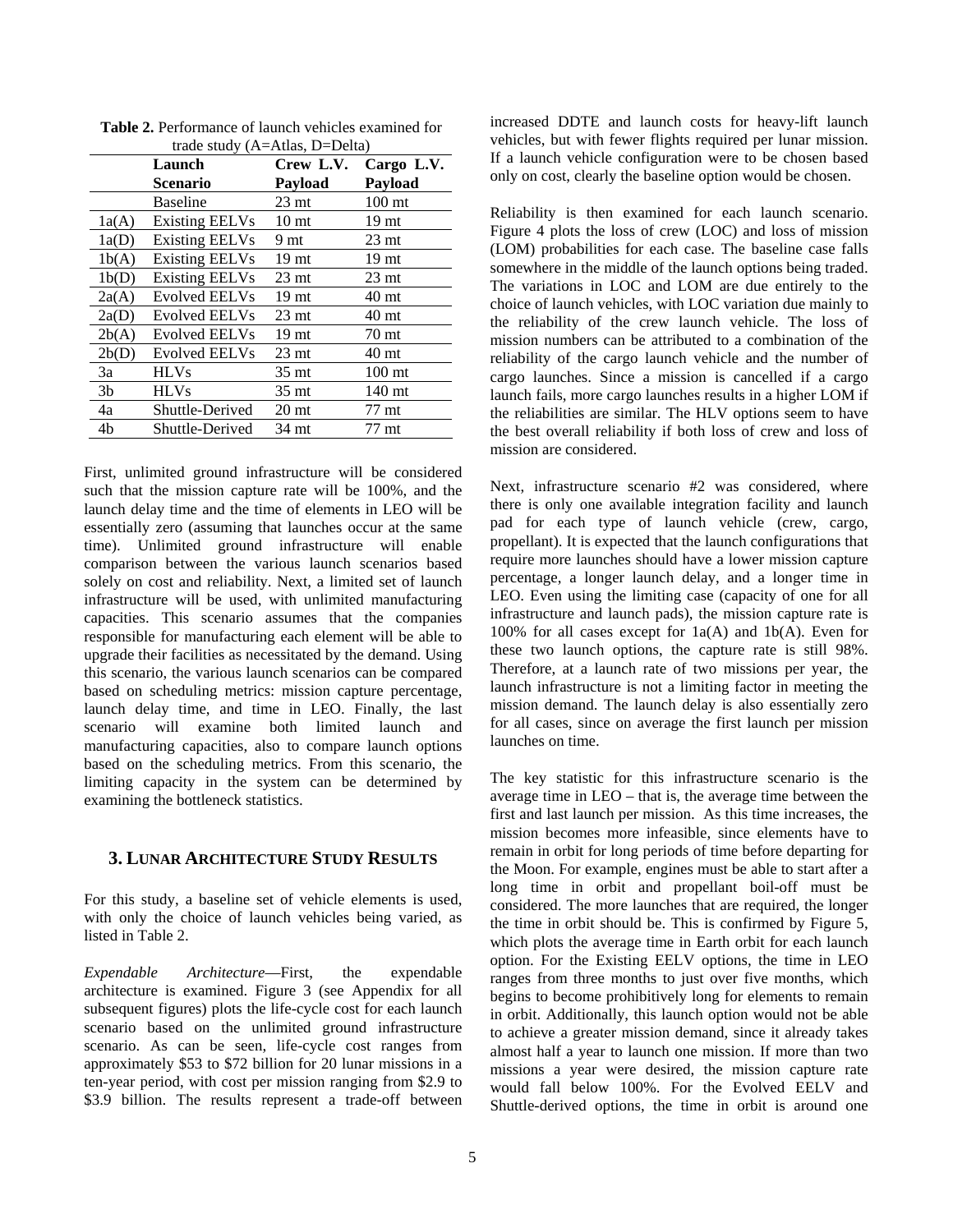month, and there is almost no time in orbit for the baseline and HLV options.

Finally, infrastructure scenario #3 was taken into account, where in addition to the limited launch infrastructure, only one of each element type can be manufactured at a time. While the minimum launch infrastructure did not provide a limiting case to mission throughput, the minimum manufacturing capacities do reduce the mission capture percentage below 100%. With the exception of the launch vehicles, the same elements were used for each case. Therefore, the results of limiting the ground infrastructure did not vary across the different launch scenarios. Table 3 lists the average wait time in the queue for each manufacturing process. This represents the time between when an order is placed for an element and when it actually begins manufacturing.

**Table 3.** Manufacturing Queue Wait Times for Launch Vehicle Trade Study (Expendable Architecture)

| $1$ Monteveture $\mu$ |                   |  |  |
|-----------------------|-------------------|--|--|
| <b>Manufacturing</b>  | Wait Times (davs) |  |  |
| CEV                   | 1060              |  |  |
| Lander                | 1060              |  |  |
| TI J                  | 20                |  |  |
| TEI                   | 580               |  |  |
|                       |                   |  |  |

Clearly, the CEV and Lander manufacturing are causing the biggest bottleneck in the system, with the TEI manufacturing causing the next biggest bottleneck. The manufacturing capacity seems to be sufficient, however, for the TLI. Because the manufacturing capacities affect each launch option equally for the baseline mission scenario, there is no launch option that would be favorable based on the least investment required in ground facilities. For the expendable architecture, however, the minimum required ground infrastructure to achieve 100% mission capture is as follows:

- Launch pads  $-1$  each
- Launch vehicle integration facilities  $-1$  each
- Manufacturing 2 each for CEV, Lander, TEI; 1 for TLI

The only small exception were the two launch options  $(1a(A)$  and  $1b(A))$  that did not quite meet 100% mission capture with the limited launch infrastructure.

Finally, it is useful to examine a combined cost-reliabilitythroughput overall evaluation criterion (OEC) to examine the trade between the various figures of merit. This OEC is defined as follows:

$$
OEC = \left[\frac{1}{3} * \left(\frac{LCC}{200000}\right)\right] + \left[\frac{1}{3} * \left(\frac{1}{2} LOC + \frac{1}{2}LOM\right)\right] + \left[\frac{1}{3} * \frac{LEOTime}{1000}\right] \quad (1)
$$

Cost, reliability, and time in LEO each have a weighting of 1/3. Each metric is normalized such that each falls in the range zero to one. Figure 6 plots the new OEC for each launch configuration. Because the baseline launch case did well in all three categories, it was the best overall launch option, with the heavy lift launch vehicles finishing a close second.

*Expendable Architecture Summary*—In general, when looking at cost, reliability, and throughput, the results for the launch vehicle trade tend to favor launch options that require fewer launches per mission. Cost depends on a trade between number of launches and cost per launch. Fewer launches do not necessarily translate to a lower life-cycle cost. When looking solely at cost, both the Existing EELVs (which require up to eight launches per mission) did as well as the HLVs (which required only two launches per mission). Reliability (particularly LOM), however, is strongly affected by the number of launches required, since there is not a large variation in the reliability of the actual launch vehicles being examined. Furthermore, as the launch infrastructure is limited, fewer required launches also translates into less time in LEO, which makes an architecture more feasible based on today's technology.

Additionally, for any of the launch options examined, no significant infrastructure investment needs to be made. One launch pad and an integration facility with a capacity of one for each type of launch vehicle are sufficient to launch all missions on time. Of course, to reduce the time in LEO for some of the launch options, more launch pads and integration facilities would have to be built, making those launch options more unattractive. Manufacturing capacities of two are also sufficient to meet the mission demands, which is a reasonable value to expect.

For all of the scenarios and launch options examined for the expendable Lunar Architecture, the baseline launch configuration remains the best option, in terms of a combination of cost, reliability, and scheduling. Next best are the two HLV launch options, which actually have the best reliability of all the launch options. If reliability were the primary concern, with less weighting on cost, the HLV options would be chosen. The baseline configuration does well overall though, because it uses an HLV as its cargo launch vehicle, while using smaller man-rated launch vehicle to launch the crew. Therefore, based on the overall consideration of cost, reliability, and scheduling, the baseline configuration is chosen as the best launch option for the expendable lunar architecture.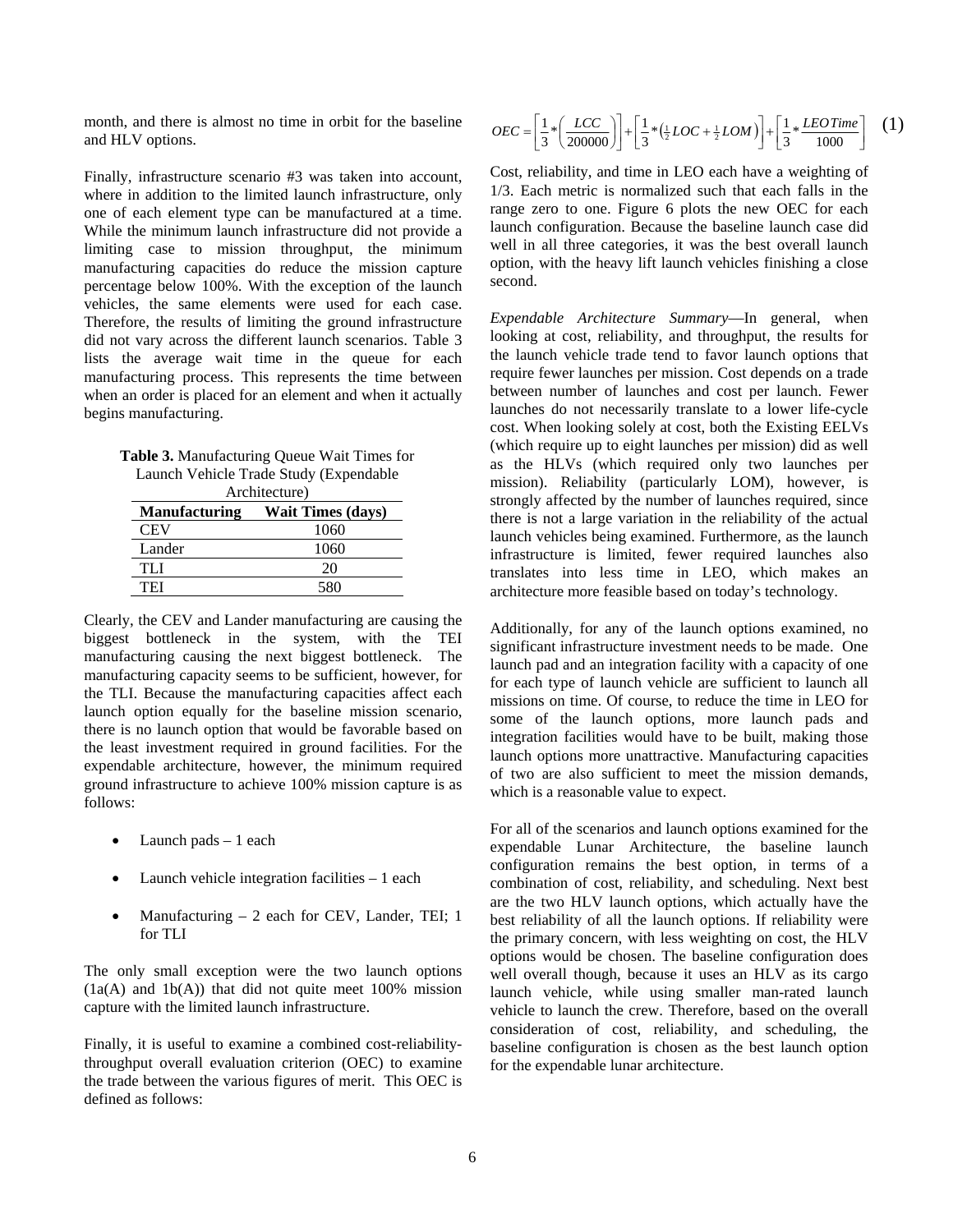*Reusable Architecture*—The same launch vehicle options were considered for the reusable architecture, again looking at the three different infrastructure scenarios. Figure 7 plots the life-cycle cost for this architecture, based on the unlimited ground infrastructure scenario. Immediately apparent is the increased cost over the expendable architecture. The life-cycle costs range from \$91B to \$137B, with the cost per mission ranging from \$4.9B to \$7.4B. Although for some launch cases, there are fewer launches required per lunar mission, the added cost of launching propellant to lunar orbit significantly increases the life-cycle cost over the expendable architecture. For the reusable architecture, the baseline launch vehicle combination actually does not come out the least expensive. Both Shuttle-derived options and the HLV option with the 140 mt cargo launch vehicle are the least expensive. Overall, these options require the fewest launches, both for the lunar missions and the depot refueling missions.

Figure 8 plots the reliability for all of the launch options. As expected, the launch options with the least number of cargo launches per lunar mission have the lowest loss of mission probability. The propellant and depot launches will not affect reliability, since those missions are simply relaunched if there is a failure. Loss of crew is again a function of the reliability of the crew launch vehicle. The highest values of LOC occur for options #1a, where a crew escape system does not fit in the launch vehicle.

Limiting the launch infrastructure should have a significant effect on the reusable architecture, because of the additional launches required for refilling the propellant depot. When all of the integration capacities and number of launch pads are set to 1, the mission capture percentage for all of the Existing EELV launch options drops significantly below 100%, to approximately 60%. This is due to their smaller payload capacities coupled with the increased launch demand to resupply the propellant depot. As the capture rate decreases, the launch delay time also increases. For the Existing EELVs, the launch delay ranges from 662 days to 789 days. The longest average time in LEO is also the highest for the Existing EELVs, as expected, since it requires the most cargo and propellant launches for each lunar mission. Figure 9 plots the average time in LEO for each of the launch options.

As with the expendable architecture, an OEC is created to consider cost, risk, and scheduling metrics. Both LEO Time and Mission Capture % are included since each addresses a different issue. Capture percentage relates to the ability to actually meet the mission demand, while time in LEO relates to the feasibility of the architecture. As was seen with the expendable architecture, an architecture with a mission capture rate of 100% can still have a significant

time in LEO penalty. The new OEC can therefore be written as follows:

$$
OEC = \left[\frac{1}{3} * \left(\frac{LCC}{200000}\right)\right] + \left[\frac{1}{3} * \left(\frac{1}{2} LOC + \frac{1}{2}LOM\right)\right] + \left[\frac{1}{3} * \left(\frac{1}{2} * \frac{LEOTime}{1000}\right) + \left(\frac{1}{2} * \left(1 - Capture\right)\right)\right]
$$
(2)

Mission capture rate is written as *(1-Capture%)*, since OEC is a quantity to be minimized and capture percentage should be maximized. Figure 10 plots this new OEC for each of the launch options. As expected, the HLVs, Shuttle-derived, and baseline launch options come out best, since they did well across all the figures of merit.

Finally, the launch options are examined with the minimum possible launch infrastructure and manufacturing capacities. As in the expendable architecture trade study, manufacturing queue wait times are used as the bottleneck statistics for the each of the architecture elements. Table 4 lists the bottleneck statistics described above, as an average across all launch options, since each launch option uses approximately the same number of elements for the lunar missions. If the standard deviations are examined, this variance is not significant. The CEV and TEI wait times are approximately equal to those for the expendable architecture, as expected, since the lunar mission schedule is the same. Whereas TLI manufacturing did not cause a bottleneck in the expendable architecture, it does in the reusable architecture because more TLI stages are required for the depot launches.

**Table 4.** Manufacturing Queue Wait Times for Launch Vehicle Trade Study (Reusable Architecture)

| <b>Manufacturing</b> | <b>Wait Times (days)</b> |
|----------------------|--------------------------|
| <b>CEV</b>           | 1110                     |
| Lander               | 490                      |
| TI J                 | 450                      |
| TFI                  |                          |
|                      |                          |

Also unlike the expendable architecture, limiting the ground infrastructure has a significant effect on the mission capture percentage for the reusable architecture. The Existing EELV options are lower than the others since they are also affected by the limited launch infrastructure. The average capture percentage of the remaining launch options is approximately 37%. Additionally, the time in LEO and the launch delay time both follow the same trend observed in the limited launch infrastructure case, just with higher values of launch delay time. The reusable architecture will therefore require a more significant infrastructure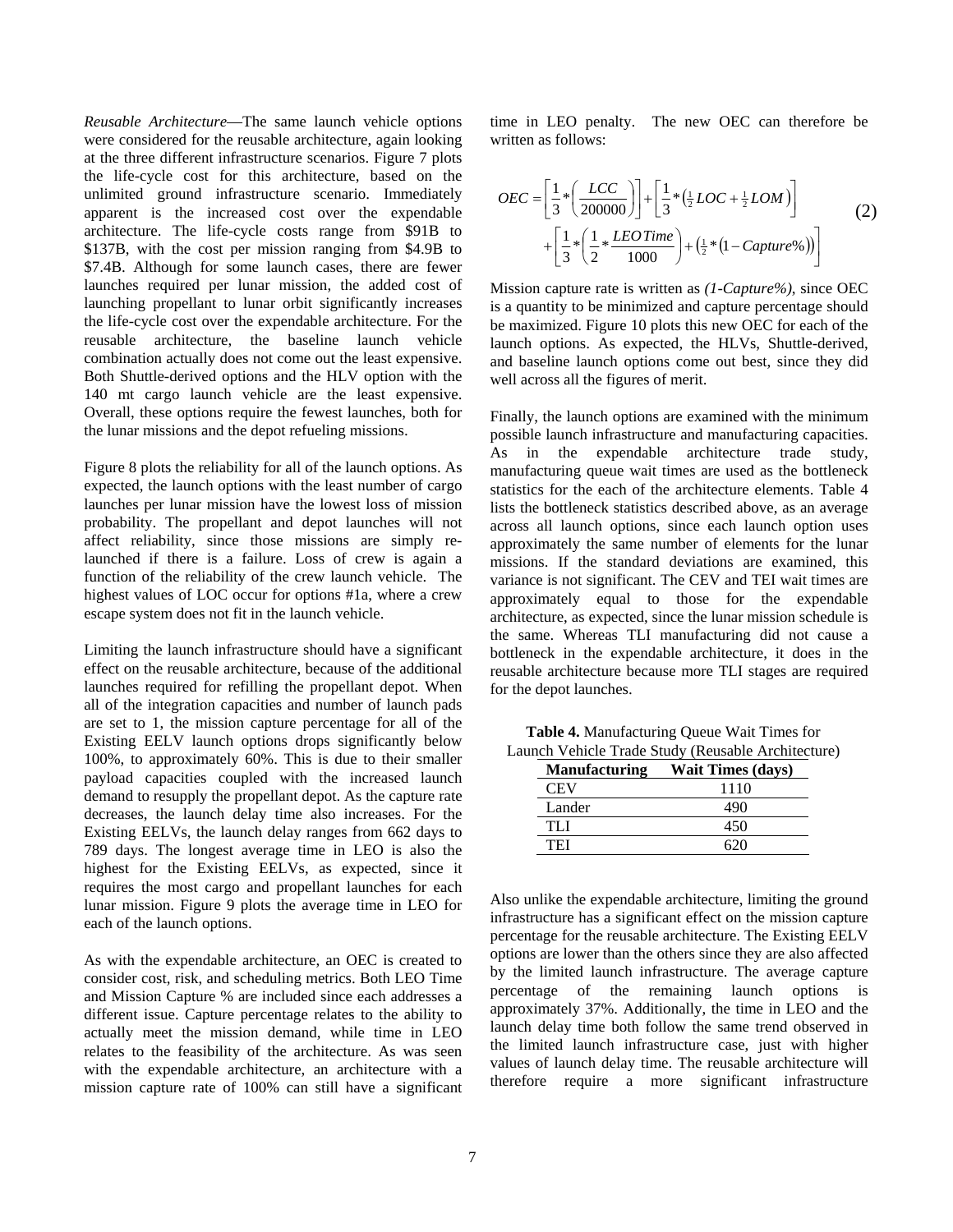investment to reach 100% mission capture and reduce the time elements spend in LEO.

*Reusable Architecture Summary*— As with the expendable architecture, the best launch option for the reusable lunar architecture when considering cost, reliability, and throughput is heavily dependent on the number of launches. This architecture is particularly sensitive to the payload capacity of the launch vehicles, since extra launches are required to continuously refuel the LLO propellant depot. Fewer overall launches tend towards a lower cost solution, while fewer cargo launches per lunar mission tend towards a lower loss of mission probability. Additionally, as the launch infrastructure and manufacturing capacities are limited, the launch options requiring more launches take a particularly big hit in terms of mission capture percentage and launch delay time.

The architecture investment required for the reusable architecture (with the exception of the Existing EELV options) is slightly more than for the expendable architecture, although it is still not enough to make the architecture infeasible. All of the manufacturing capacities are three or less, and the launch infrastructure is at a minimum. The Existing EELVs would require a more significant investment, particularly to the launch infrastructure. Most likely, however, these launch options would not be chosen because they also performed so poorly in cost and reliability.

Of the launch options examined, the ones that performed the best were the baseline, the HLVs and the Shuttle-derived vehicles. Because the Shuttle-derived vehicles did so poorly in reliability, however, neither of these will be chosen as the preferred launch option. The best overall of the remaining choice in terms of cost, reliability, and scheduling is the second HLV option, using the 140 mt cargo launcher. This launch configuration does so well because it only requires one cargo launch per lunar mission and one launch per depot refueling mission. Looking at the launch vehicles, available, however, another option was considered. While the cargo heavy lift launch vehicle is a good choice for the cargo and propellant launches, the man-rated version is over-designed for the crew launches. Only 22 mt must be launched and its payload is 35 mt. An Existing EELV is sufficient to launch the CEV with a crew escape system and the TEI at a lower per launch cost. This "baseline improved" option was then run through LASSO and determined to have a lower OEC than any of the previous launch options considered.

#### *Reusable Launch Vehicle Trade Study*

The launch vehicle trade study assumed that the same launch vehicle was used for both cargo and dedicated propellant launches. Another case to be examined is using a reusable launch vehicle for the dedicated propellant launches, for the scenarios where the propulsive stages had to be launched empty of propellant. The advantage of a reusable launch vehicle is its fast turn-around time and its cheaper launch costs. A conceptual design for a horizontal take-off, horizontal landing reusable launch vehicle is assumed. Furthermore, it is taken to be a commercial venture, such that there is no DDTE cost incurred. NASA would simply pay for each launch as needed. Figure 11 plots the life-cycle cost when the reusable launch vehicle is used for the dedicated propellant launches. For each case, using a reusable launch vehicle significantly increases the life-cycle cost, except for the scenarios where no propellant launches are required. Although the price per launch is significantly less, the payload is also less, requiring more propellant launches per mission. The fast turn-around time of a reusable launch vehicle is also not a factor in this case, since unlimited ground infrastructure is assumed for all cases.

Clearly, it does not make sense economically to use this reusable launch vehicle to deliver propellant to Earth orbit, at least when turn-around time is not an issue. If the same launch vehicle were to be offered at a discounted price, then it may become competitive with the expendable launch vehicles. Based on this analysis, the launch price of a reusable launch vehicle would have to be less than approximately \$100M per flight to become competitive against the expendable launch vehicles, and would have to be reduced even further to become beneficial across the board.

#### *Annual Funding Considerations*

In the previous launch vehicle trade studies, cost was evaluated based on undiscounted life-cycle cost and cost per mission. Another important factor, however, is the maximum peak annual funding required. Generally a program is allocated a given budget on a yearly basis, not a lump sum that can be spent each year as needed. Therefore, while a chosen architecture may fit within a ten or twenty year budget, each year's spending must also fit within that given year's budget. The two architectures will be thus compared across all of the launch options in terms of yearly spending. It is assumed that DDTE costs are spread evenly across the first five years of the program. Production will then start the following year, with costs assigned to the year in which production of a particular element starts. Over the ten years where missions are flown, costs are broken down into production, launch, and operations costs. Finally, there are no launches in the last year of the program, but fixed operations costs are still incurred.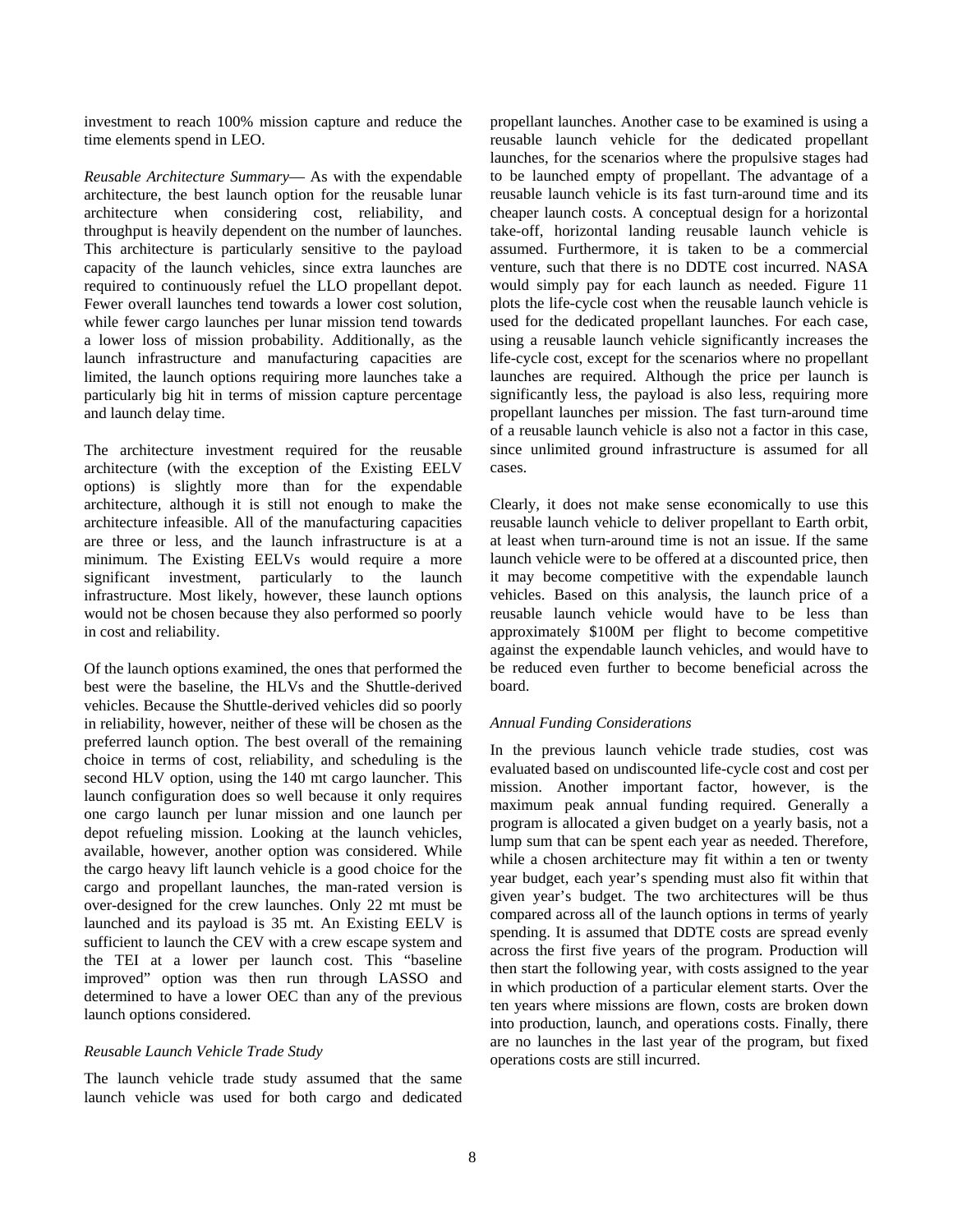As an example, Figure 12 plots the annual funding required for the expendable architecture using the baseline launch configuration. The costs are broken down into DDTE, launch, production, and operations. For the baseline, there is a significant amount of DDTE costs up-front, and then the annual costs decline once lunar missions begin. Production costs decrease each year as the learning curve decreases the cost of producing each element. All of the costs shown are in 2005 dollars.

Depending on the choice of architecture and architecture elements, the cost distribution will be different than for the baseline case. For example, the baseline expendable architecture can be compared to the Existing EELV launch option #1a(D), as shown in Figure 13. Both of these launch options did well overall in terms of cost (\$53B and \$55B for the baseline and #1a(D), respectively). How their costs are spread out over the entire program, however, could have an impact on which is chosen depending on budget constraints. The baseline case has a higher DDTE (over \$1B per year), but lower annual costs once lunar missions start. This results from the baseline launch vehicles having higher DDTE costs, but lower launch costs overall. Therefore, if more money were available up-front, the baseline case would make more sense financially, particularly if the program duration were increased. The lower annual costs will pay off even more as the number of missions flown increases. If the program duration were reduced, however, the baseline would become more expensive, since more money was invested up-front. If less money were available up-front for DDTE, then the Existing EELV option would have to be chosen. This would then result in higher costs down the road.

The same charts can be created for the reusable architecture. Figure 14 shows the annual costs broken down by DDTE, depot resupply launches, lunar mission launches, production costs, and operations costs. For the reusable architecture, manufacturing takes place for two years before the first lunar mission, as opposed to one year for the expendable architecture. This is due to a longer manufacturing time for the reusable lander as well as the need to build three landers up front. The costs between the two architectures are actually fairly similar on a yearly basis, with the exception of the added cost of the propellant depot resupply launches. Although more TLIs need to be built per year, no landers are built on a yearly basis, which evens out the production costs. Therefore, the added cost in the reusable architecture can be accounted for in the cost of propellant launches to the lunar depot.

The baseline improved launch option can also be compared to the Existing EELV launch option #1a(D) for the reusable architecture, as shown in Figure 15. The same trend is seen as for the expendable architecture. While the baseline

improved launch configuration requires a higher up-front cost, its annual costs once the lunar missions begin are significantly lower.

Finally, the peak annual funding required must be considered for each launch option for both architectures. While life-cycle cost and average cost per mission are important metrics, it is also important to consider the maximum annual cost in order to stay within a given budget. Obviously, lower is better. Figure 16 plots the peak annual cost for each launch option for both architectures. The reusable architecture, which has higher life-cycle costs, also has significantly higher peak annual costs. For the expendable and reusable architectures, the best launch options chosen based on the previous studies are the baseline and baseline improved, respectively. These also have the lowest peak annual cost. Therefore, the funding profile further confirms the selection of these launch configurations as the best choices for each architecture.

#### *Flight Rate Trade Study*

In general, when comparing a reusable architecture against an expendable architecture, it is expected that at some flight rate, there will be a crossover between which architecture is more affordable. In general, reusable architectures should require more infrastructure investment up-front, but as the number of missions flown increases, money should be saved since the variable costs per mission are much less. Expendable architectures, however, employ more of a "pay as you go" approach. There is less up-front investment, so you are basically paying for each mission as it is flown. Expendable architectures therefore tend to be favorable for low flight rates, while reusable architectures are favored for high-flight rates.

This theory was thus tested for the reusable and expendable architecture modeled for this study, by varying the flight rate and plotting the costs at each flight rate. Figure 17 plots the cost per mission for each architecture, assuming unlimited ground infrastructure. The launch vehicles used are the best options resulting from the launch vehicle study. For the expendable architecture, the crew launch on a manrated EELV and the cargo launches on a 100mt heavy lift launch vehicle (baseline option). For the reusable architecture, the crew also launch on a man-rated EELV and the cargo and propellant launch on a 140mt (baseline improved option).

As can be seen, there is no flight rate where a crossover in cost will occur. In fact, the two curves are diverging. The intended advantage of the reusable architecture is a reduction in the number of launches required per lunar mission, since a lander does not need to be launched for each mission. Additionally, fewer landers need to be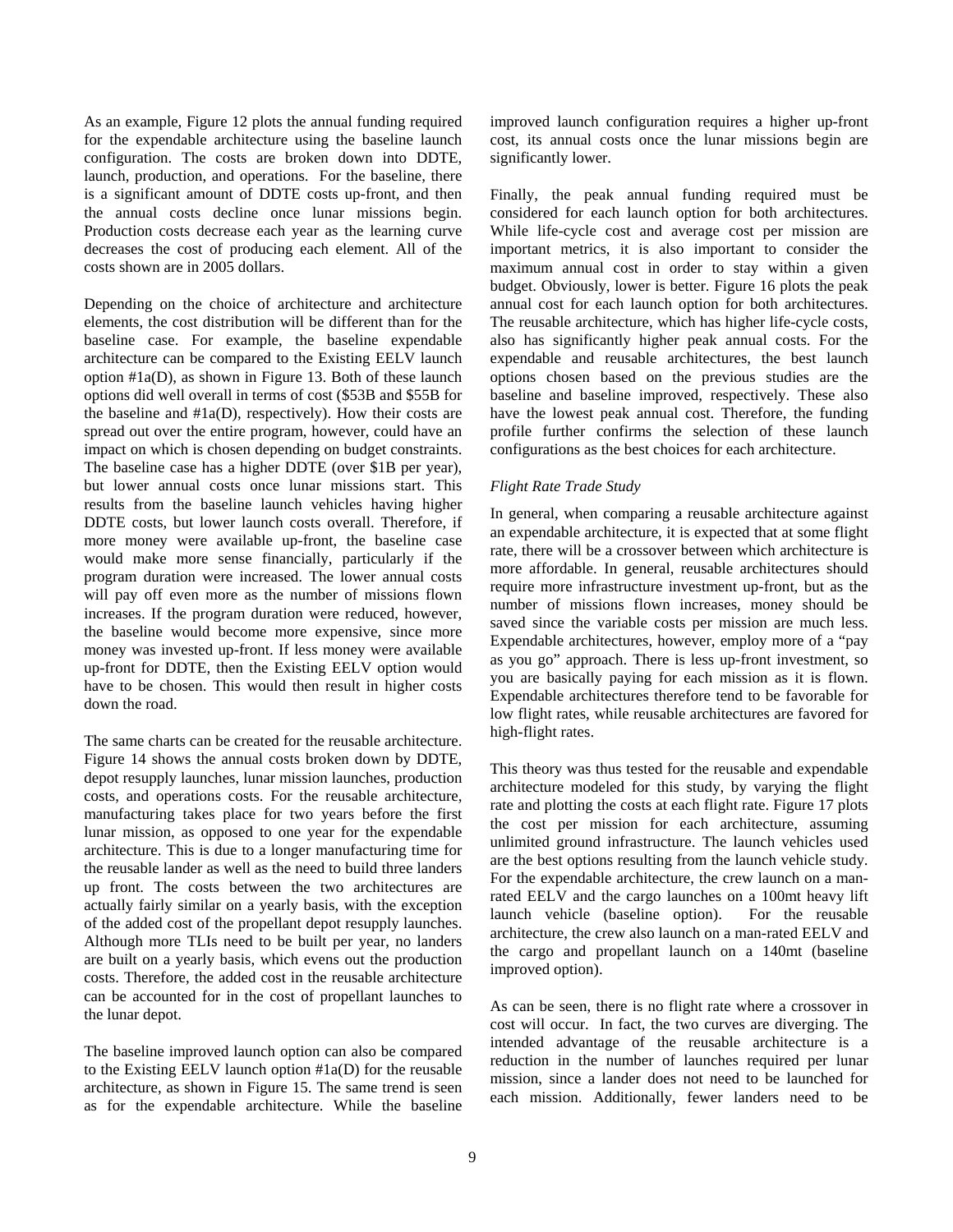produced, since a single reusable lander is used for multiple missions. The reusable lander, however, requires the addition of a propellant depot in lunar orbit that must be periodically refilled. Because the lander requires 35 mt of propellant per lunar mission, on average this much propellant must be launched to lunar orbit for every manned mission. Additionally, a TLI stage must also be launched to ferry the propellant module out to lunar orbit. Therefore, anything gained by pre-deploying a reusable lander is counteracted by the addition of propellant launches to the depot and the production cost of more TLI stages.

The two architectures can also be compared in terms of capture percentage for a given ground infrastructure as the flight rate is varied. Figure 18 plots the mission capture percentage as a function of number of missions per year. As can be seen, for the ground infrastructure available, the expendable architecture achieves a higher capture percentage across all flight rates, since it requires fewer launches and fewer TLI stages (even though it requires more landers, but this does not produce a significant bottleneck).

For a given ground infrastructure, there is a maximum number of missions per year that can be achieved for each architecture. Therefore, as the desired number of missions per year increases, the actual number of missions flown will remain constant once the maximum is reached. This result is presented in Figure 19, which plots the actual number of missions achieved per year by each architecture. As expected from the above results, the expendable architecture is able to fly more missions. It plateaus around 2.4 missions per year, while the reusable architecture has a maximum of 1.8 missions per year for the given ground infrastructure.

### **4. CONCLUSIONS**

The purpose of this study was to evaluate two representative lunar exploration architectures in terms of cost, reliability, and mission throughput. The primary trade study was to examine various combinations of launch vehicles for each architecture, based on current leading candidates for the planned lunar missions. The best option for the expendable architecture, based on an overall evaluation criterion including cost, reliability, and scheduling, was to use a manrated version of an EELV for crew launches and a 100 mt heavy lift launch vehicle for cargo and propellant launches. The best option for the reusable architecture was to use the same man-rated EELV for crew and a 140 mt heavy lift launch vehicle for cargo and propellant. In general, the trade study showed that heavy-lift launch vehicles were favored, particularly for the cargo and propellant missions, since they required fewer launches per mission. The Shuttlederived vehicles also did fairly well in terms of cost (not so for reliability), but these costs were based on pre-CAIB estimates. Therefore, if the actual Space Shuttle launch costs were to increase, the Shuttle-derived vehicles would become significantly less attractive from a cost-standpoint. The Existing Evolved Expendable Launch Vehicles also did very well in terms of cost, but because of the increased number of launches required, their loss of mission probability and scheduling metrics suffered. Unless the mass of the mission elements could be reduced, the only way to improve the scheduling metrics for the Existing EELVs would be to increase the number of launch pads available or to decrease the turn-around time of the pads. The loss of mission probability for the EELVs could be improved, however, by changing some of the mission assumptions. Instead of canceling a mission when a cargo launch fails, that element could simply be re-launched if an extra were kept available for such a situation. As a result, launch configurations requiring more cargo launches per lunar mission would not be penalized in terms of mission reliability simply because more launches are required. This change would make the Existing EELVs more competitive, albeit still worse than the HLVs for a given ground infrastructure due to their throughput capabilities. Therefore, it appears that investing in a heavy-lift launch vehicle would be beneficial. This of course assumes that the money is available up-front for the development of such a launch vehicle since their DDTE costs are much higher. If this were the case, it could save significant money down the road in terms of the lunar transportation costs.

Regardless of the launch option chosen, however, the expendable architecture appears to be favorable. Although the loss of mission probability decreases slightly in some cases for the reusable architecture, the life-cycle cost and cost per mission increase significantly. The transportationrelated life-cycle and per mission costs range from \$53B to \$72B and from \$2.9B to \$3.9B for the expendable architecture. For the reusable architecture, they range from \$86B to \$137B and from \$4.7B to \$7.4B. As a point of comparison, Apollo cost \$19.4B[6] over twelve years, which translated into 2005 dollars would cost approximately \$68B. Apollo included seven attempted lunar landings (six of which were successful), while the baseline program for this study includes twenty attempted lunar landings over a 17-18 year program. Furthermore, the Apollo program cost not only includes the development, production, and operations costs associated with the transportation elements, but also includes costs associated with other program aspects that are not modeled in LASSO, such as science payloads and advanced technology development studies. Even the cheapest option for either launch architecture had a life-cycle cost of \$53.3B for just the transportation elements. When the remaining programs are included, this cheapest option will begin to exceed the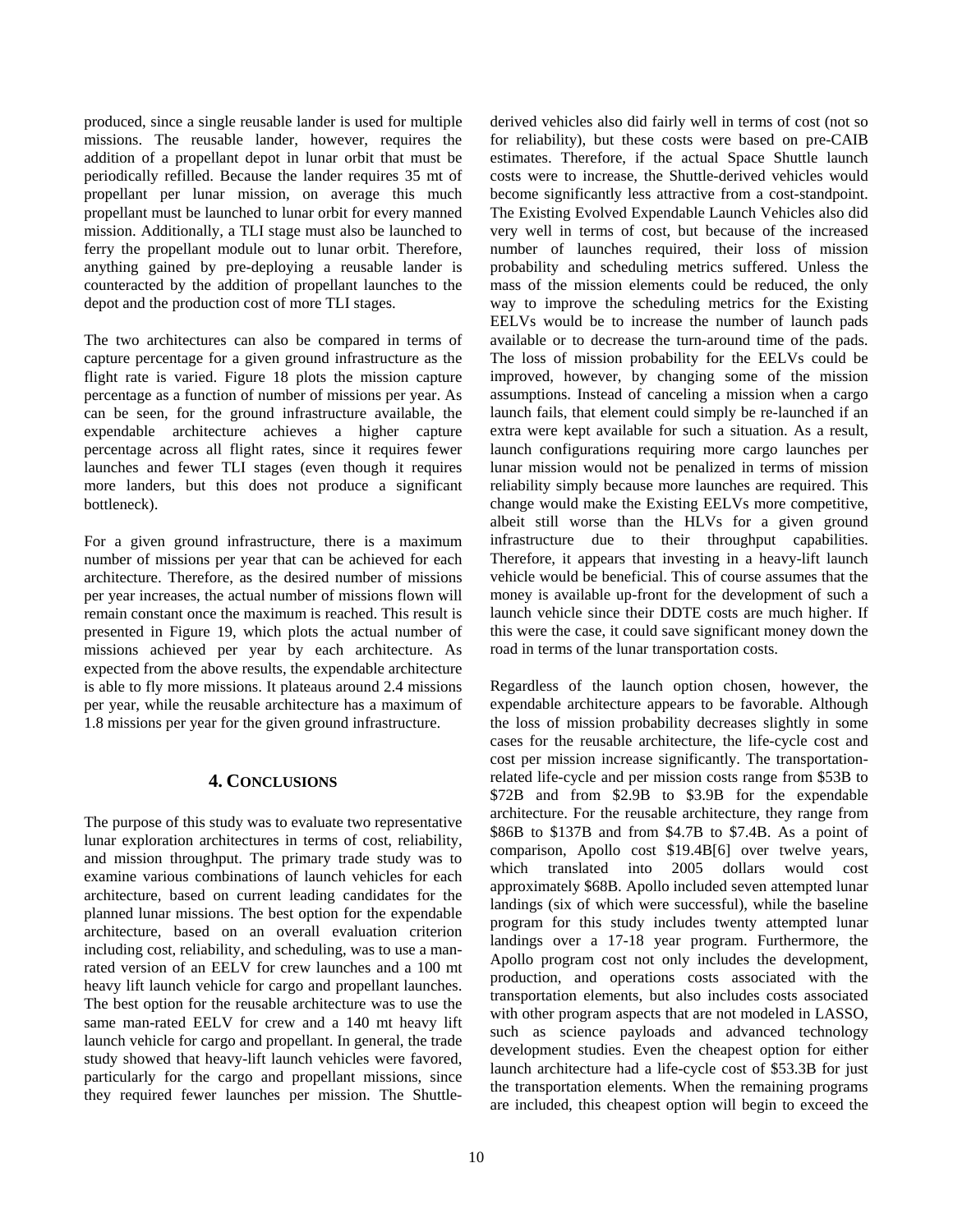Apollo program budget, albeit for more lunar missions. Even though more missions could be flown for around the same cost as the Apollo program, the budget is more restricted today than it was in the 1960's and 1970's. At its peak, Apollo spent \$2.9B (\$13.3B is 2005 dollars) in 1967, which comprised 70% of NASA's total budget [6]. The latest NASA budget request (FY 2006) allocates \$3.16B per year to the Exploration Systems directorate, which is responsible for the human lunar exploration. This is only 19% of NASA's total budget, and yearly increases through FY 2010 are only planned to account for inflation [7]. Even considering only the transportation-related costs modeled in LASSO, the cheapest architecture option does not fit within NASA's current budget request. Reducing program costs, therefore, is of utmost importance in selecting a lunar transportation architecture.

In addition to transportation-related costs, the expendable architecture also has the added advantage of requiring less infrastructure investment for a given flight rate and launch option. Manufacturing capacities are not an important factor, since for the capacities required (less than five in all cases examined), it is assumed that the production facilities would be expanded to meet the required demand. More launch pads and launch vehicle integration facilities would have to be built however. Currently, the Shuttle has two available launch pads at KSC, and the Atlas V and Delta IV Heavies each have one at Cape Canaveral [8]. Additionally, if the flight rate were to be increased beyond the baseline of two missions per year, the reusable would be the first of the two architectures to require increased launch infrastructure beyond what is currently available.

The reliability of both architectures was also examined. In general, the loss of crew probability ranged anywhere from 0.058 to 0.113 per mission. This probability represents the entire mission, so it encapsulates the reliability of the launch vehicles, in-space propulsive stages, the lunar lander, and the CEV reentry. Statistically, a 5% LOC will result in one loss of crew event every twenty missions, which is the baseline number of missions for this study. The LOM numbers, of course, are higher, and range from 0.128 to 0.316. This implies that at best, approximately one in eight missions will be unsuccessful. As a comparison, Apollo had a loss of mission probability of 0.143 for the lunar landing missions, and even lower if the remaining Apollo missions are considered.

From this study and the assumptions it contains, it appears that the reusable architecture should not be chosen over the expendable architecture, regardless of the launch configuration. This is not necessarily the case for general reusable vs. expendable architectures. It is still expected that a reusable architecture could be designed that would perform better in terms of cost for higher flight rates, even if

it still requires more infrastructure investment up-front. Several improvements could be made to the current architecture that should make it more competitive. In particular, there could be more flexibility in the choice of launch vehicles for the depot resupply launches or in the packaging of all the elements for those missions. Although this study did not do an extensive launch vehicle optimization, this could improve the attractiveness of the reusable architecture. For the specific architectures studied, however, the expendable architecture is superior, although reusable architectures should not be definitively eliminated as a viable option for sustained human lunar exploration. Further study into other reusable architectures would be required to ascertain their overall effectiveness.

Based on the LASSO results, several key conclusions can be drawn in regards to the architecture choices that must be made for human lunar exploration, as outlined below. It is important to remember that these conclusions are based on the architectures modeled and the mission and vehicle assumptions contained in this study.

- (1) An expendable architecture is favored over a reusable architecture, based on cost, reliability, and scheduling figures of merit.
- (2) Man-rated versions of Existing EELVs are most costeffective for crewed launches.
- (3) Expendable launch vehicles should be used for dedicated propellant launches (an RLV tanker was shown to not be cost effective).
- (4) Heavy-lift launch vehicles are preferred for cargo and propellant launches, because of the fewer launches required per lunar mission.

These considerations are critical to establishing a costeffective and sustainable human lunar exploration program. If only performance metrics are used during the conceptual stage of the design process, a program can run into budget and schedule problems down the road, when they will be more difficult and expensive to correct. Therefore the capability to evaluate space exploration architectures based on cost, reliability, and scheduling figures of merit will be essential to successfully implementing the President's Vision for Space Exploration through the next several decades.

#### **NOMENCLATURE**

CAIB – Columbia Accident Investigation Board

CEV – Crew Exploration Vehicle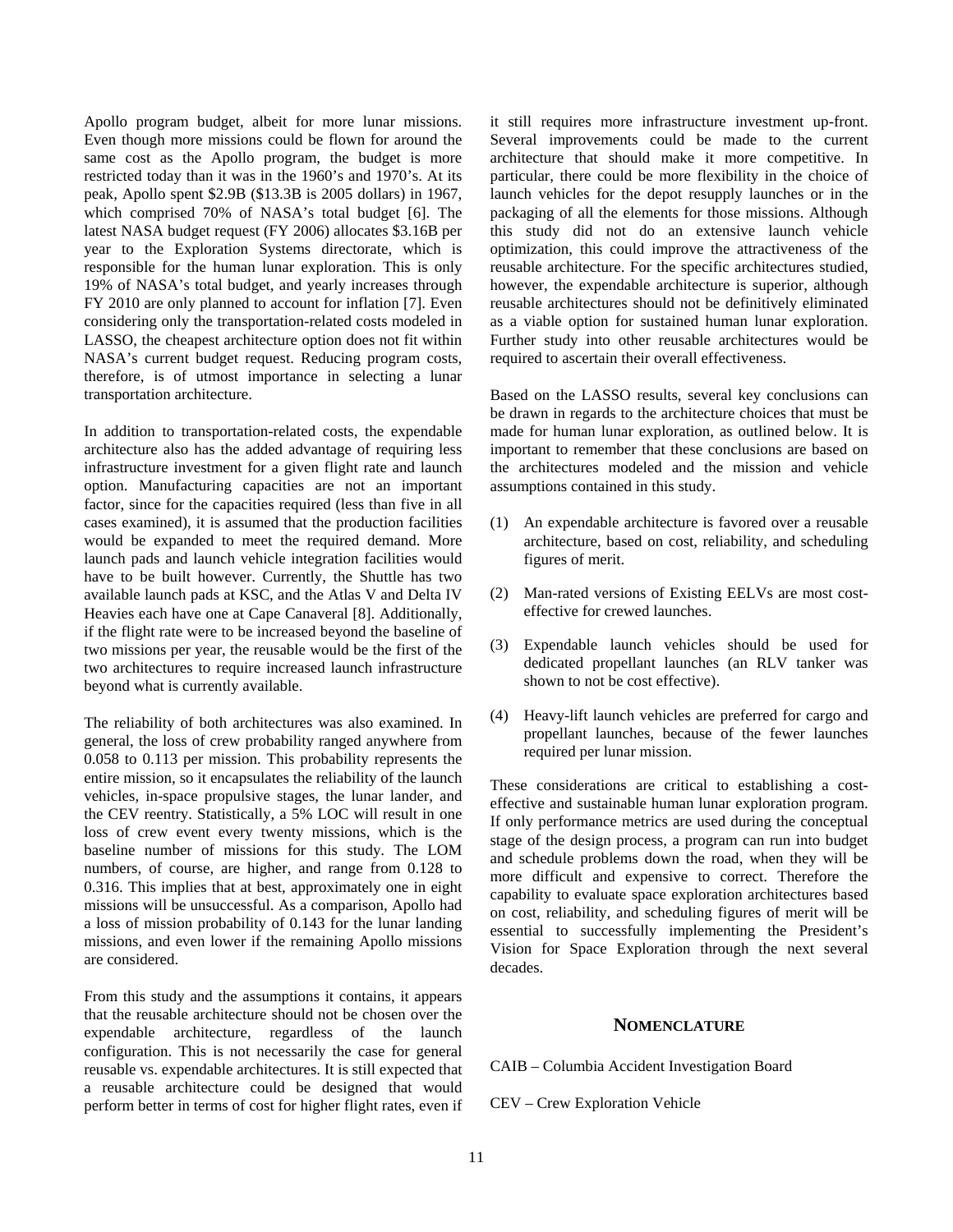DDTE – Design, Development, Test, & Evaluation

EELV – Evolved Expendable Launch Vehicle

HLV – Heavy-Lift Launch Vehicle

LASSO – Lunar Architecture Stochastic Simulator and **Optimizer** 

LOC – Loss of Crew

LOM – Loss of Mission

OEC – Overall Evaluation Criterion

RLV – Reusable Launch Vehicle

TEI – Trans-Earth Injection

TLI – Trans-Lunar Injection

## **REFERENCES**

[1] The Vision for Space Exploration, National Aeronautics and Space Administration, Washington, D.C., Feb. 2004.

[2] Zapata, Edgar, GEM-FLO, National Aeronautics and Space Administration, 2003. [http://science.ksc.nasa.gov/ shuttle/nexgen/GEM-FLO\_main.htm. Accessed April 2005]

[3] Reeves Jr., John Daniel, Discrete Event Simulation of Reusable Launch Vehicle Ground Operations (RLVSim), Space Systems Design Lab, Georgia Institute of Technology, Atlanta, GA, July 2004. [http://pweb.ae.gatech.edu/labs/ssdl/Papers/Masters/Reeves \_8900\_RLVSim.pdf. Accessed April 2005]

[4] Alemany, Kristina, Olds, John R., "LASSO – Lunar Architecture Stochastic Simulator and Optimizer," AIAA Modeling and Simulation Technologies Conference, San Francisco, CA, Aug. 15-18, 2005.

[5] Alemany, Kristina, Comparison of an Expendable and a Reusable Lunar Exploration Architecture Using the Lunar Architecture Stochastic Simulator and Optimizer (LASSO), Space Systems Design Lab, Georgia Institute of Technology, Atlanta, GA, May 2005. [http://pweb.ae.gatech.edu/labs/ssdl/Papers/Masters/KAlem any\_MS8900\_Sp05.pdf. Accessed October 2005]

[6] Apollo Program Budget Appropriations. [http://history.nasa.gov/SP-4029/Apollo\_18-

16\_Apollo\_Program\_Budget\_Appropriations.htm. Accessed April 2005]

[7] Fiscal Year 2006: Budget Estimates, D.C., NP-2005-02- 392, National Aeronautics and Space Administration, Washington, 2005.

[8] Wade, M., *Cape Canaveral*, Encyclopedia Astronautica, 2004. [http://www.astronautix.com/sites/capveral.htm. Accessed April 2005]

## **BIOGRAPHY**



*Kristina Alemany is a graduate research assistant in the Space Systems Design Lab at Georgia Tech in Atlanta, GA. Her research thus far has focused on the conceptuallevel modeling and simulation of lunar transportation architectures. She is currently working towards her PhD in Aerospace Engineering, focusing on lunar trajectory design* 

*and analysis. She received her M.S. in Aerospace Engineering from Georgia Tech and her B.S.E. in Mechanical and Aerospace Engineering from Princeton University. She has spent summers working at NASA Langley in Hampton, VA and Lockheed Martin in Littleton, CO. Kristina originally hails from Briarcliff Manor, NY*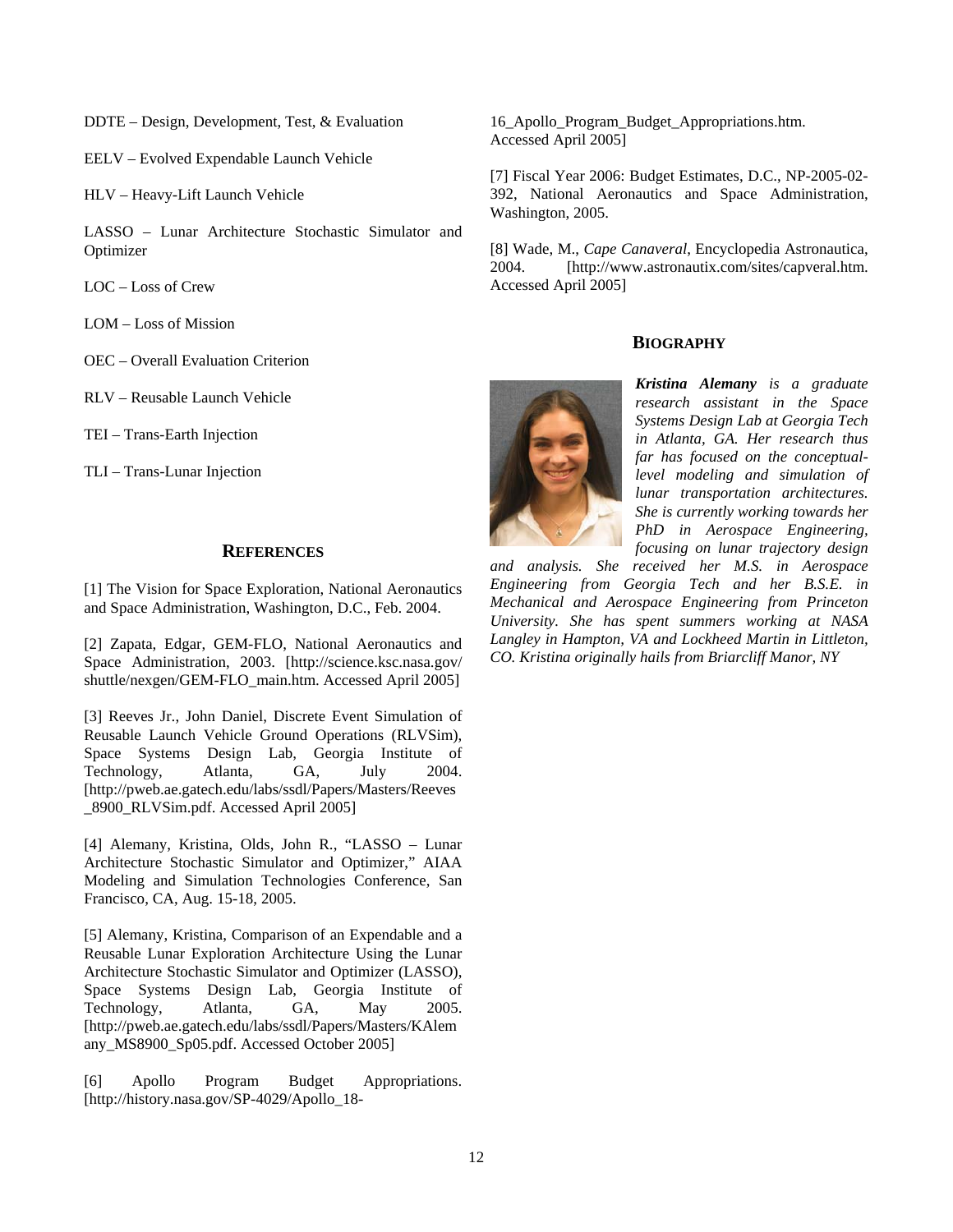## **APPENDIX**



**Figure 3** – Life Cycle Cost for Launch Vehicle Trade Study (Expendable Architecture)



**Figure 4** – Reliability for Launch Vehicle Trade Study (Expendable Architecture)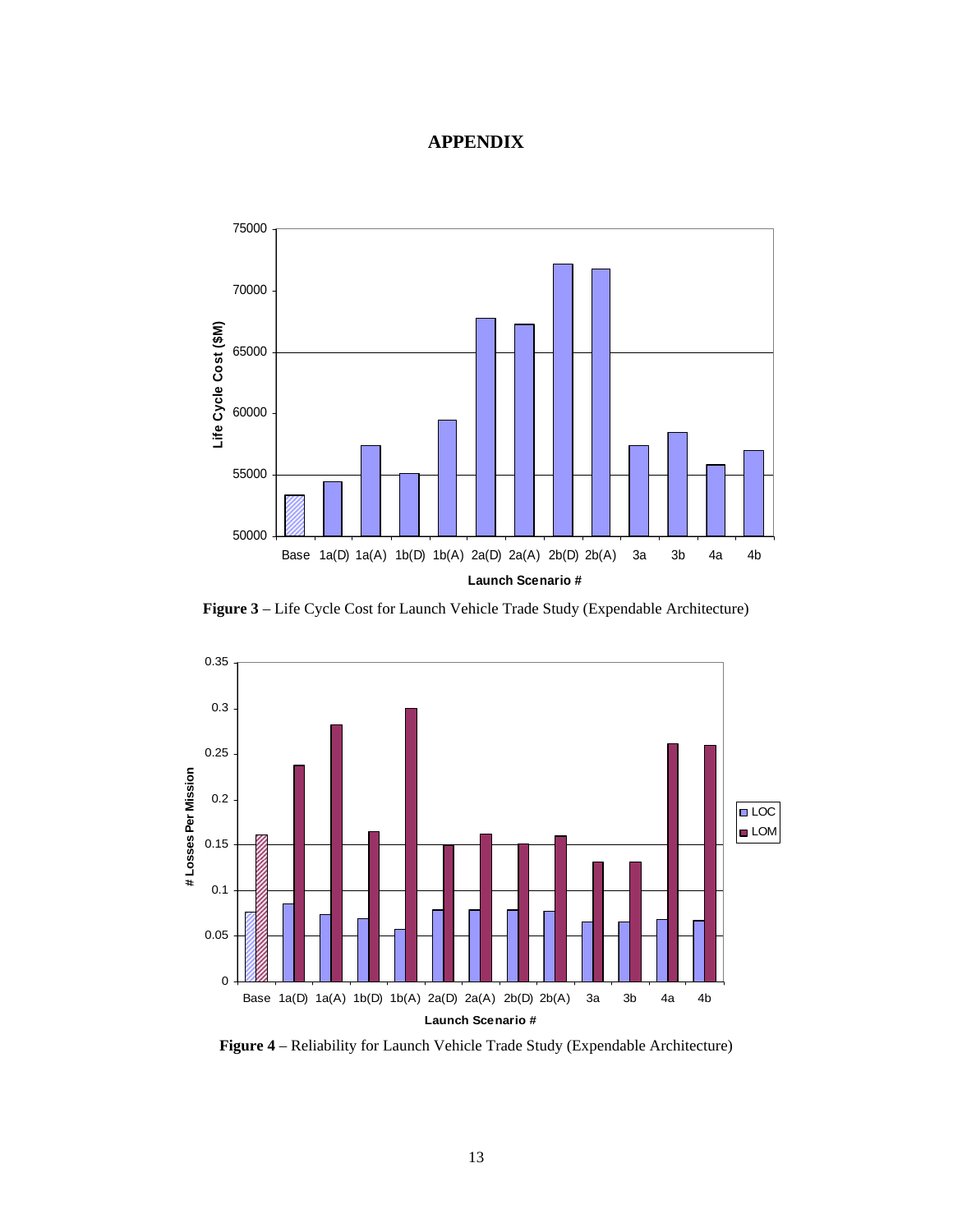

**Figure 5** – Average Time in LEO for Launch Vehicle Trade Study (Expendable Architecture).



**Figure 6** – Overall Evaluation Criterion (Cost, Reliability, and LEO Time) for Launch Vehicle Trade Study (Expendable Architecture)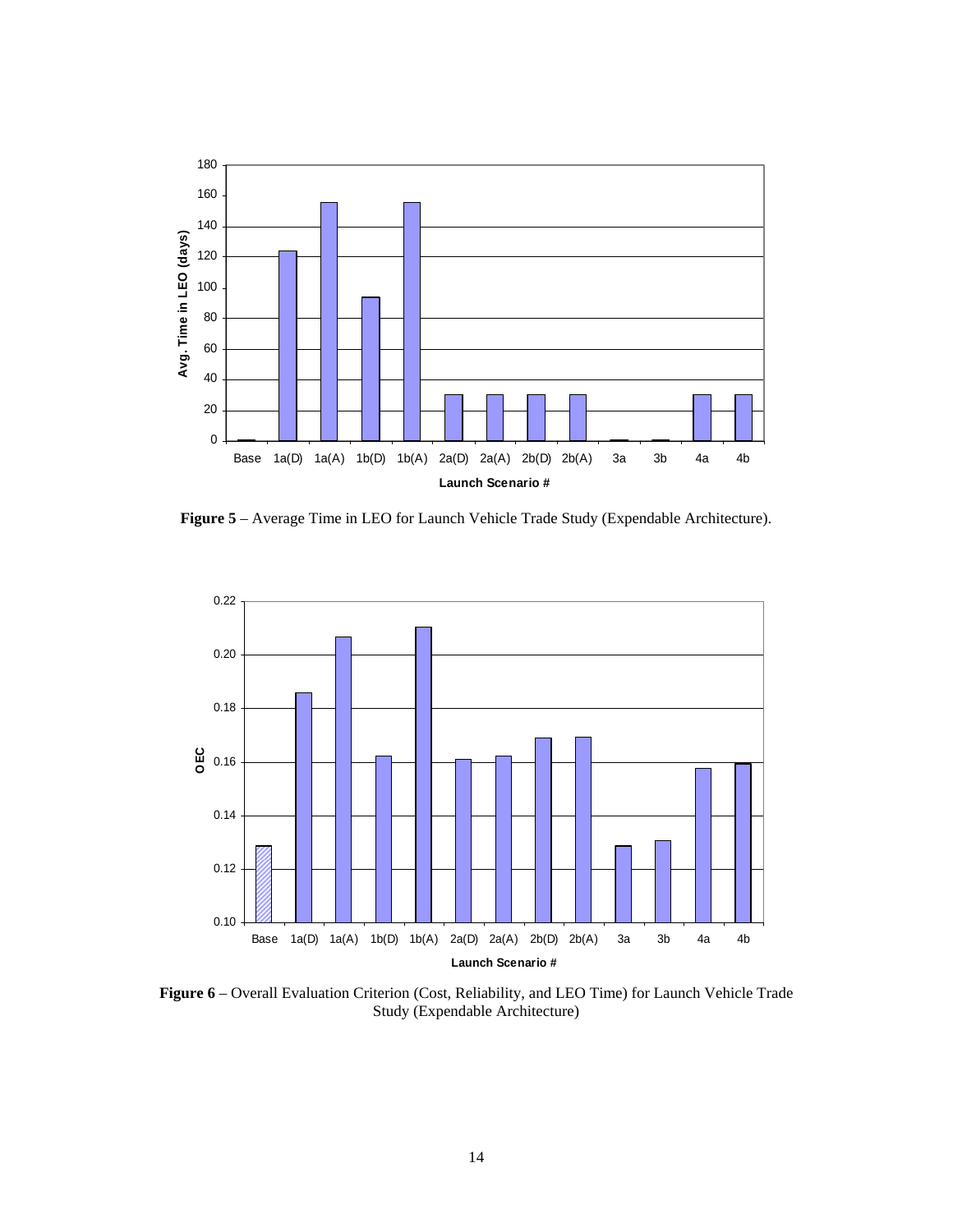

**Figure 7** – Life Cycle Cost for Launch Vehicle Trade Study (Reusable Architecture)



**Figure 8** – Reliability for Launch Vehicle Trade Study (Reusable Architecture)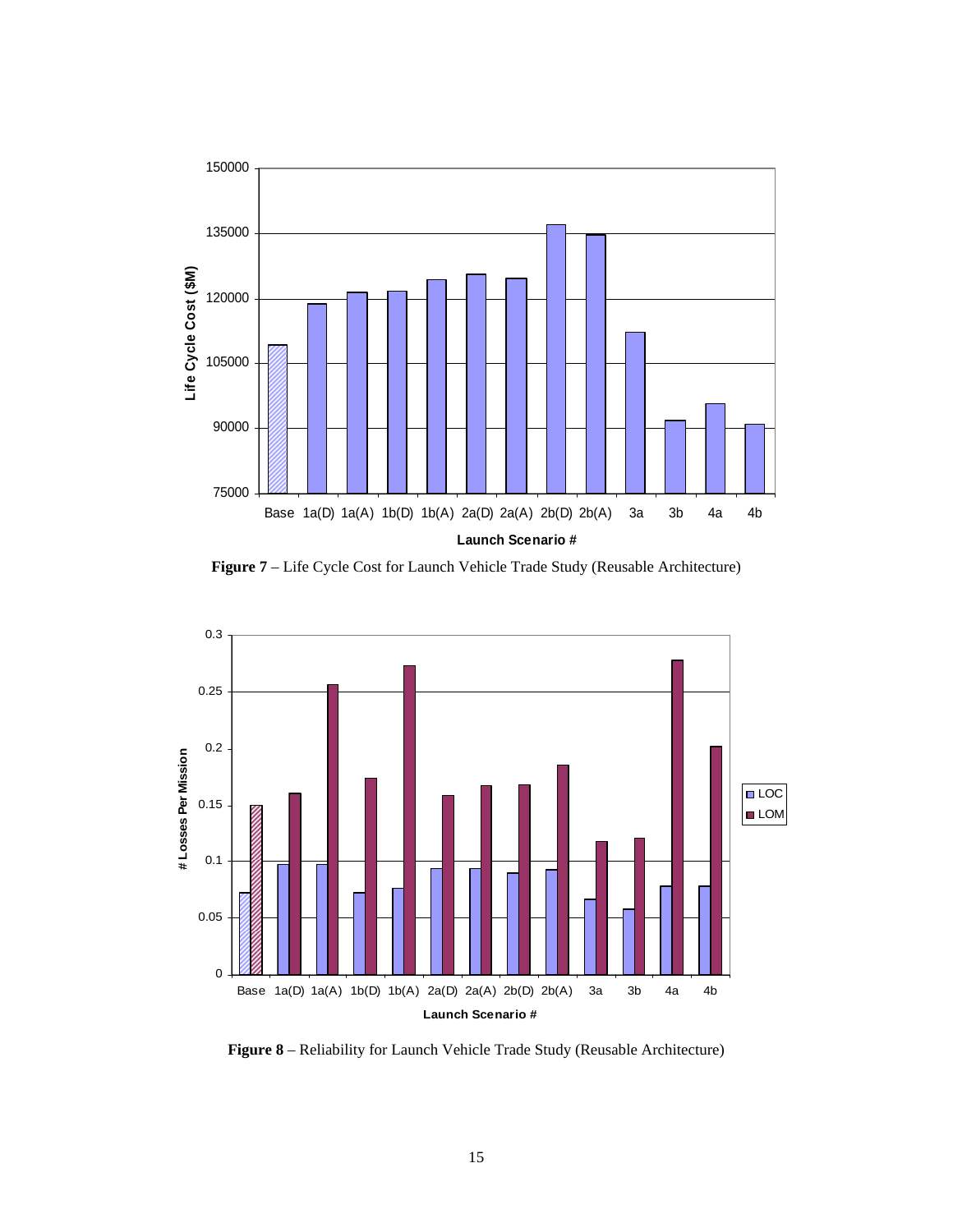

**Figure 9** – Average Time in LEO for Launch Vehicle Trade Study (Reusable Architecture).



**Figure 10** – Overall Evaluation Criterion (Cost, Reliability, and LEO Time) for Launch Vehicle Trade Study (Reusable Architecture)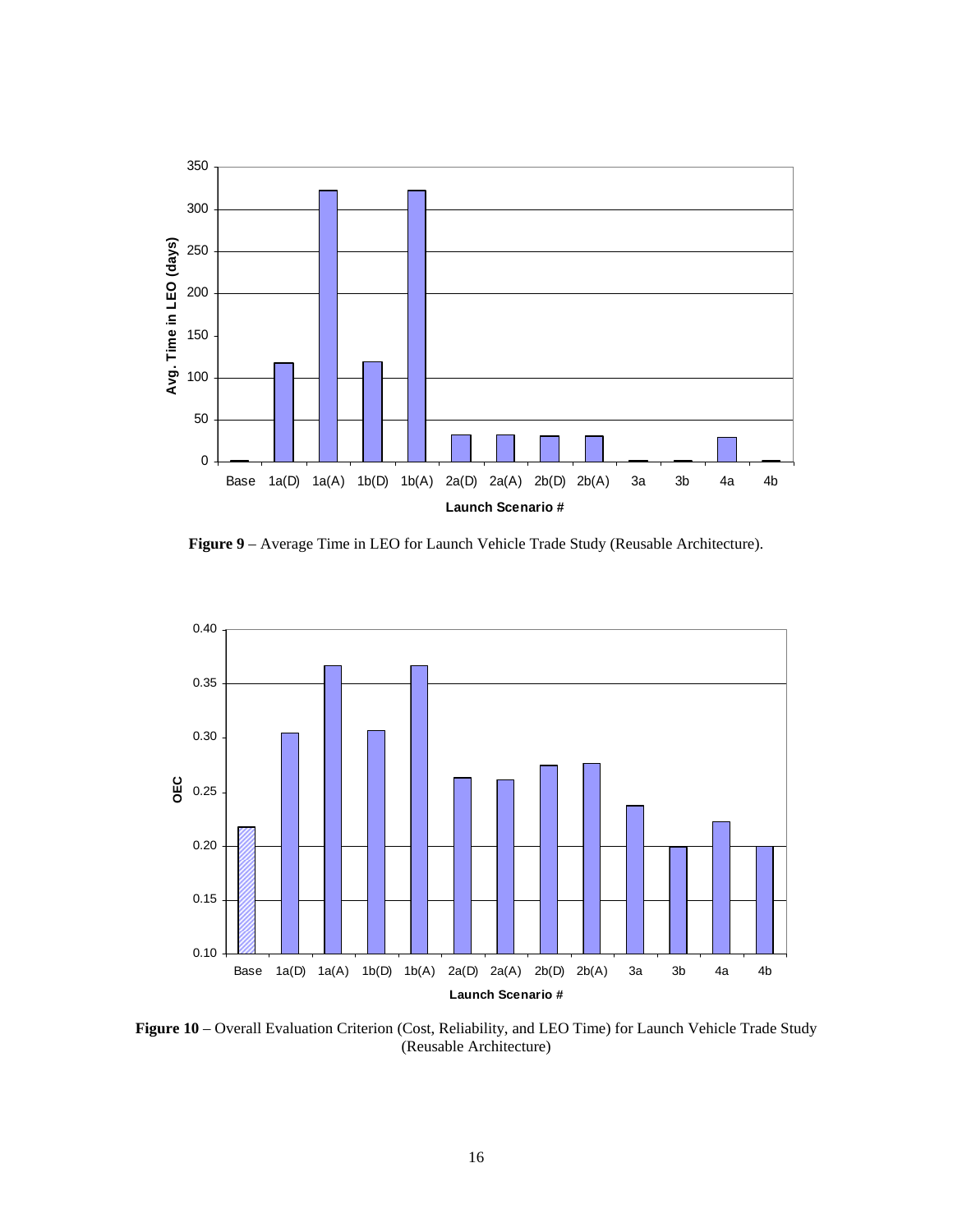

**Figure 11** – Expendable vs. Reusable Launch Vehicle Trade for Propellant Launches (Expendable Architecture)



**Figure 12** – Annual Costs for Expendable Architecture using Baseline Launch Configuration



**Figure 13** – Annual Costs for Expendable Architecture Comparing Baseline Launch Option and #1a(D)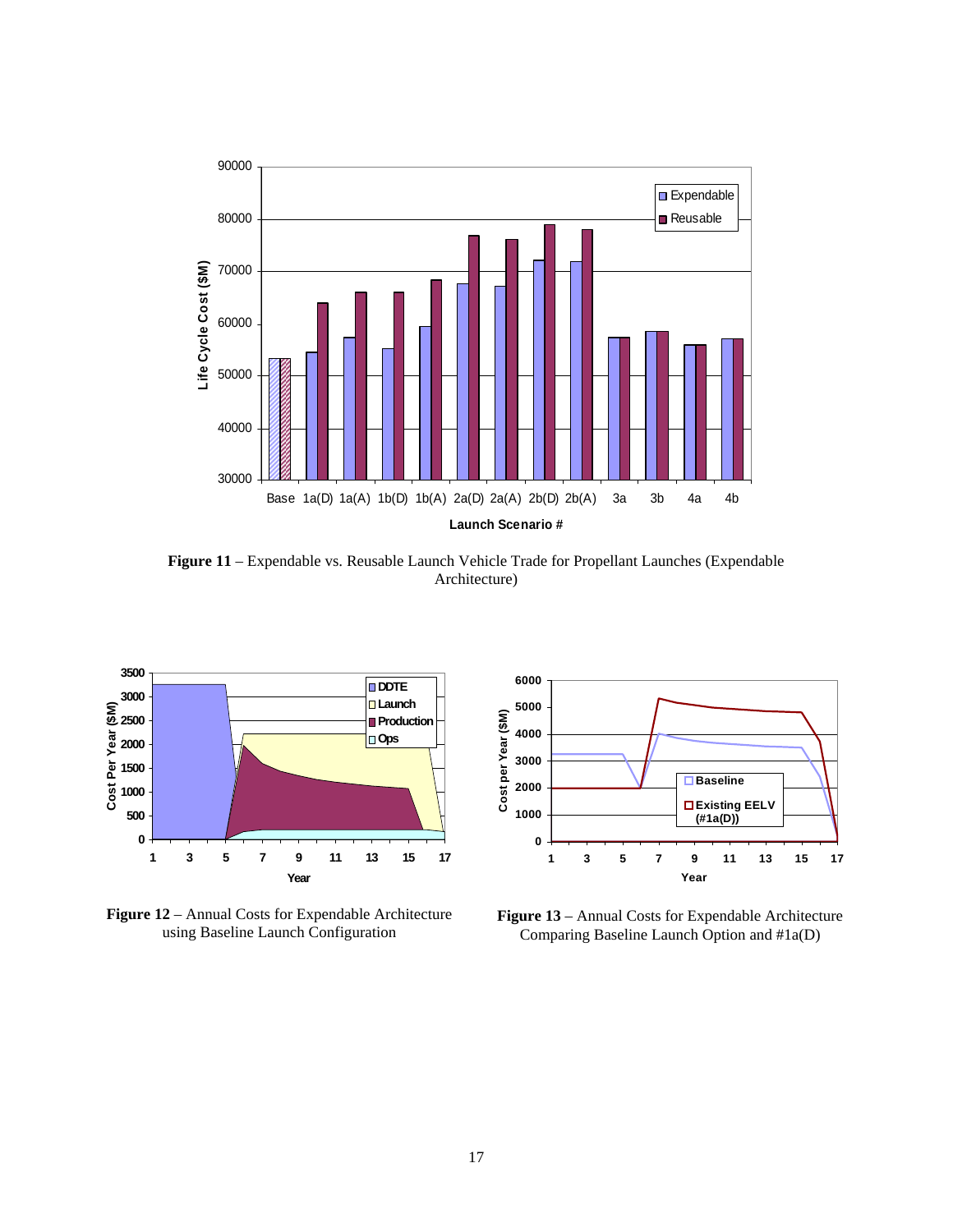

**Figure 14** – Annual Costs for Reusable Architecture using Baseline Improved Launch Configuration



**Figure 15** – Annual Costs for Reusable Architecture Comparing Baseline Improved Launch Option and  $#1a(D)$ 



**Figure 16** – Peak Annual Cost for Expendable and Reusable Architecture